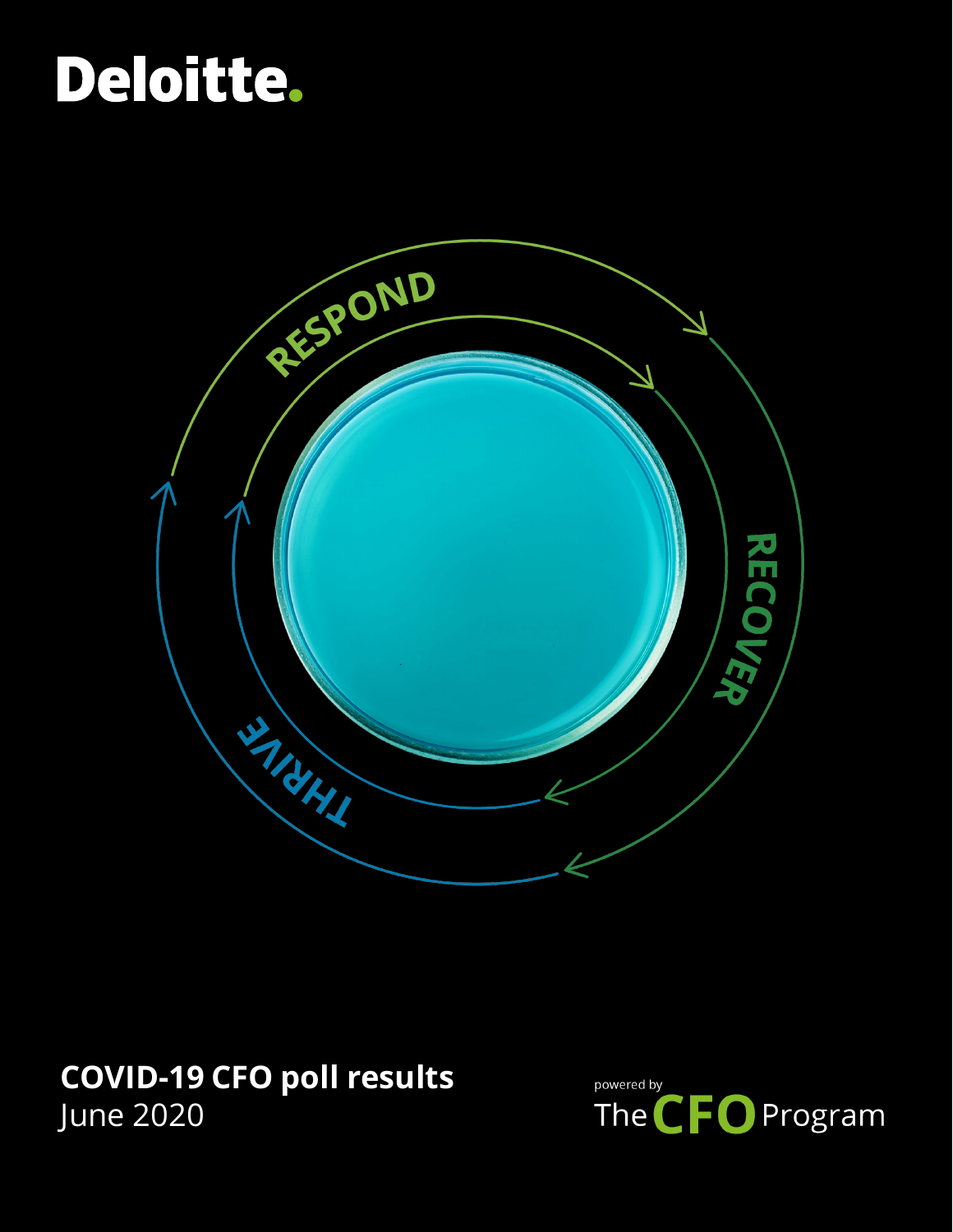### **COVID-19 CFO Survey**

### June 2020

### About the poll

For this poll (our second COVID-19 poll), CFOs from 118 large North American companies responded between June 17 and June 19. For the first poll, CFOs from 113 companies responded between April 8 and April 10. Respondent demographics are included at the end of this report.

Participating CFOs have agreed to have their responses aggregated and presented.

This poll is intended to provide information regarding CFOs' thinking across a variety of pandemic-related topics. It is not, nor is it intended to be, scientific in any way, including in its number of respondents, selection of respondents, or response rate, especially within individual industries. Accordingly, this report summarizes findings for the polled population, but does not necessarily indicate economy- or industrywide perceptions or trends.

This publication contains general information only, and Deloitte is not, by means of this publication, rendering accounting, business, financial, investment, tax, legal, or other professional advice or services. This publication is not a substitute for such professional advice or services, nor should it be used as a basis for any decision or action that may affect your business. Before making any decisions that may impact your business, you should consult a qualified professional advisor.

### More information

For additional information about the polling results and methodology, please contact: [nacfosurvey@deloitte.com.](mailto:nacfosurvey@deloitte.com)

For information about how CFOs and other C-suite executives can respond to the current crisis, please visit the dedicated [COVID-19 site](https://www2.deloitte.com/global/en/pages/about-deloitte/topics/combating-covid-19-with-resilience.html) on Deloitte.com.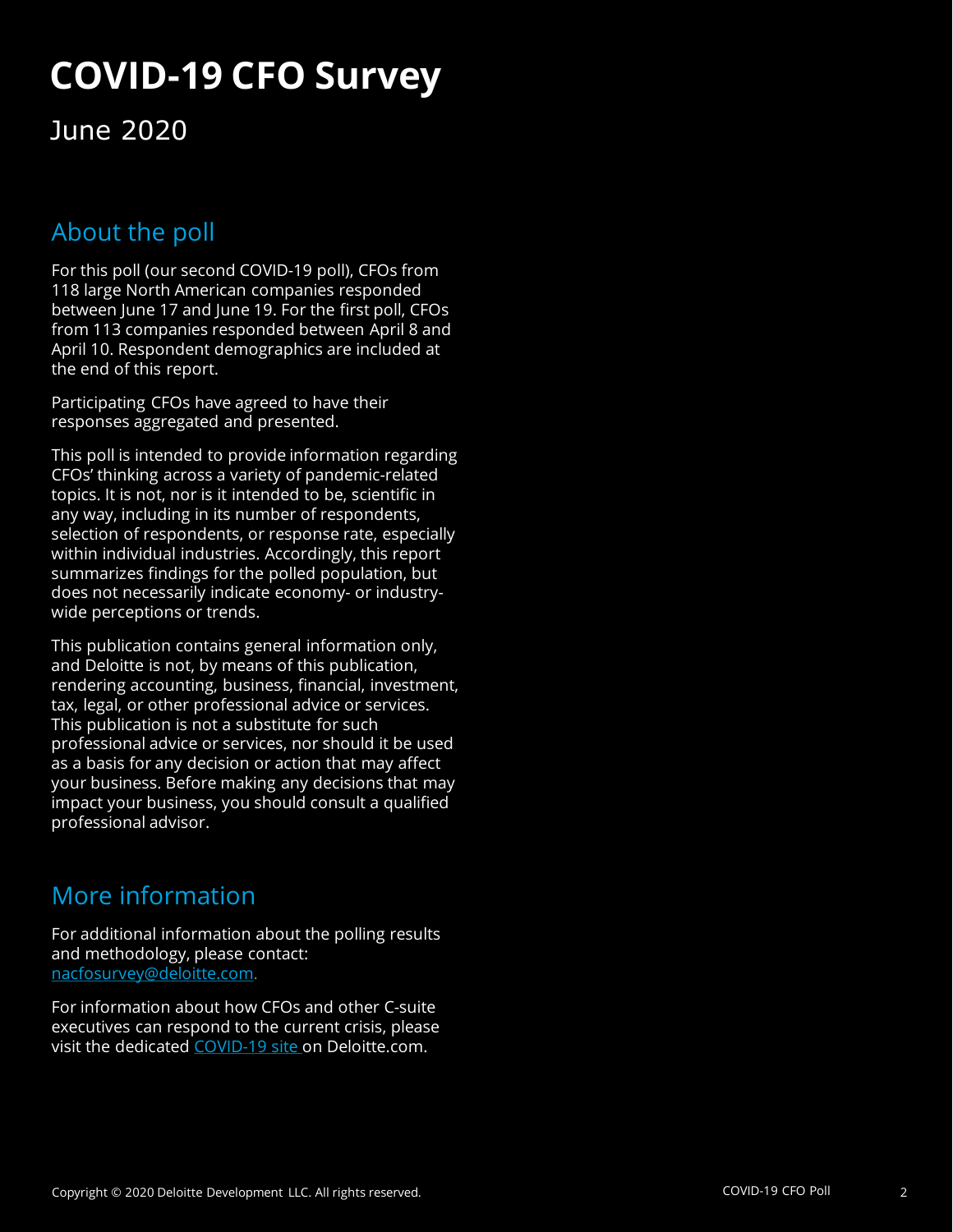### CFOs largely optimistic following substantial reopening of the US economy, but Retail/Wholesale and Services remain stressed.

### Summary

- Seventy-two percent of CFOs say they are currently operating at or above 80% capacity—essentially even with the 73% who said so in April. Retail/Wholesale, Energy/Resources, and Services appear better off than in April.
- The proportion of CFOs who say none of their workers are working at less than half capacity rose substantially from 26% in April to 37% now, but one-third again say at least 20% are at less than half capacity. Retail/Wholesale and Services CFOs indicate the strongest challenges.
- CFOs are mostly optimistic about their ability to operate effectively, safely, and profitably as the US economy continues to reopen. They are least optimistic about the ability of the US economy and their companies to reattain pre-crisis performance levels, and they are mixed when it comes to staffing and liquidity.
- Nearly 20% of CFOs say they are already at or above pre-crisis operating levels, and another 12% expect to reach this milestone by the end of this year. Just over half say 2021, and 17% say 2022 or later. Technology and Energy/Resources CFOs expect the fastest return to pre-crisis operating levels; Manufacturing, Retail/Wholesale, Services, and Healthcare/Pharma expect the slowest return.
- Nearly 70% of CFOs believe US equity markets are overvalued, and only 6% say they are undervalued (the S&P 500 value at the polling period midpoint was 3,115 ).
- Fifty-five percent of CFOs say the US Congress should provide further assistance to workers, families, and small businesses, while just 19% disagree. Forty-two percent say the US Federal Reserve should take further steps to bolster liquidity, with 24% disagreeing. The proportions expressing a neutral view were high for both statements.

#### Contents

| <b>Current operating levels</b>                      | 4  |
|------------------------------------------------------|----|
| Current workforce levels                             | 5  |
| Reopening of operations                              | 6  |
| <b>Return to near-normal</b><br>operations           | 9  |
| US equity market valuations                          | 10 |
| Fiscal and monetary action                           | 11 |
| Poll respondent<br>demographics                      | 12 |
| Addendum: CFO Forums Poll<br>results (June 23, 2020) | 13 |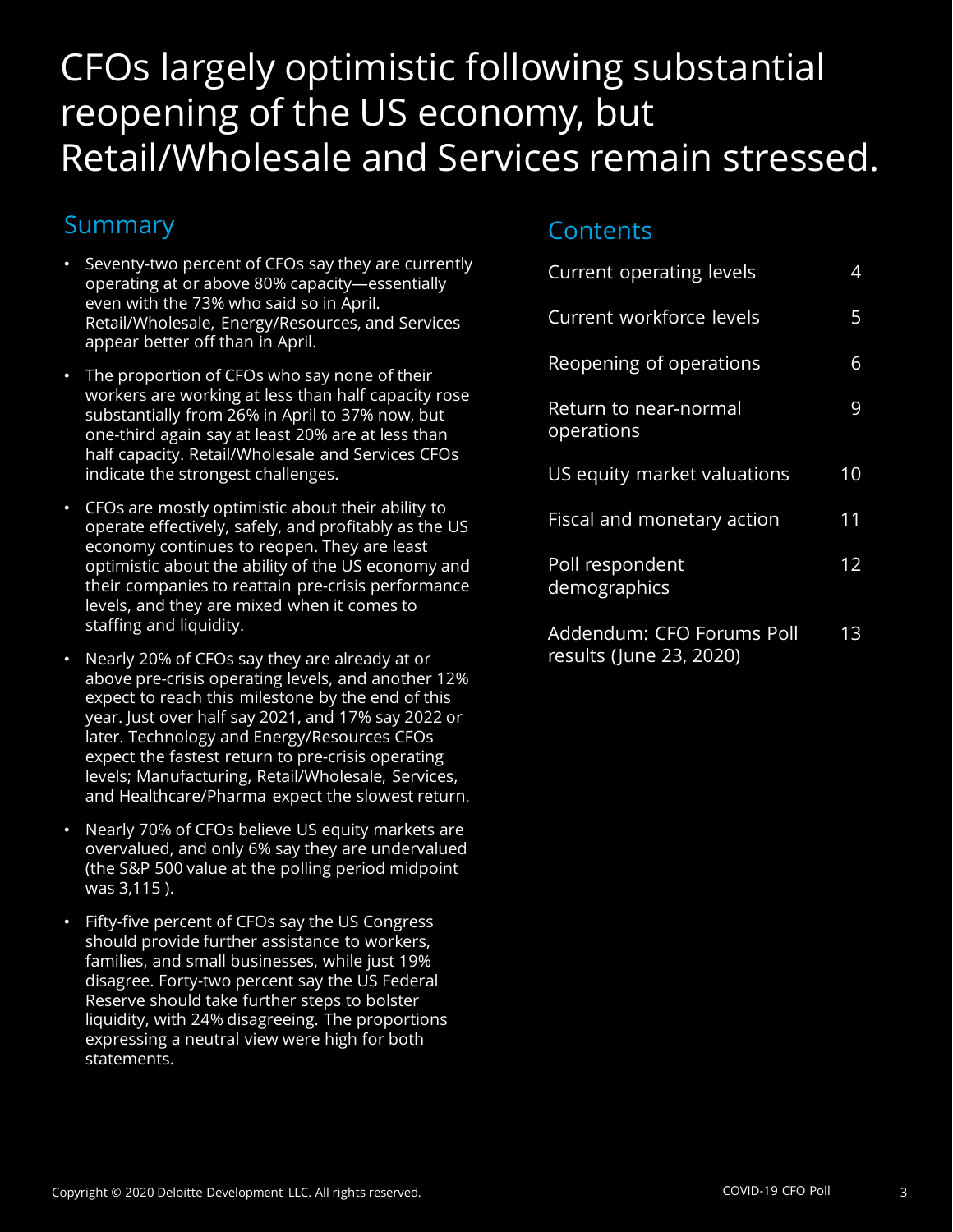### Current operating levels

### **At roughly what capacity is your company currently operating (total company revenue generation)?**

#### *Seventy-two percent of CFOs say they are currently operating at or above 80% capacity—essentially even with the 73% who said so in April. Retail/Wholesale, Energy/Resources, and Services appear better off than in April.*

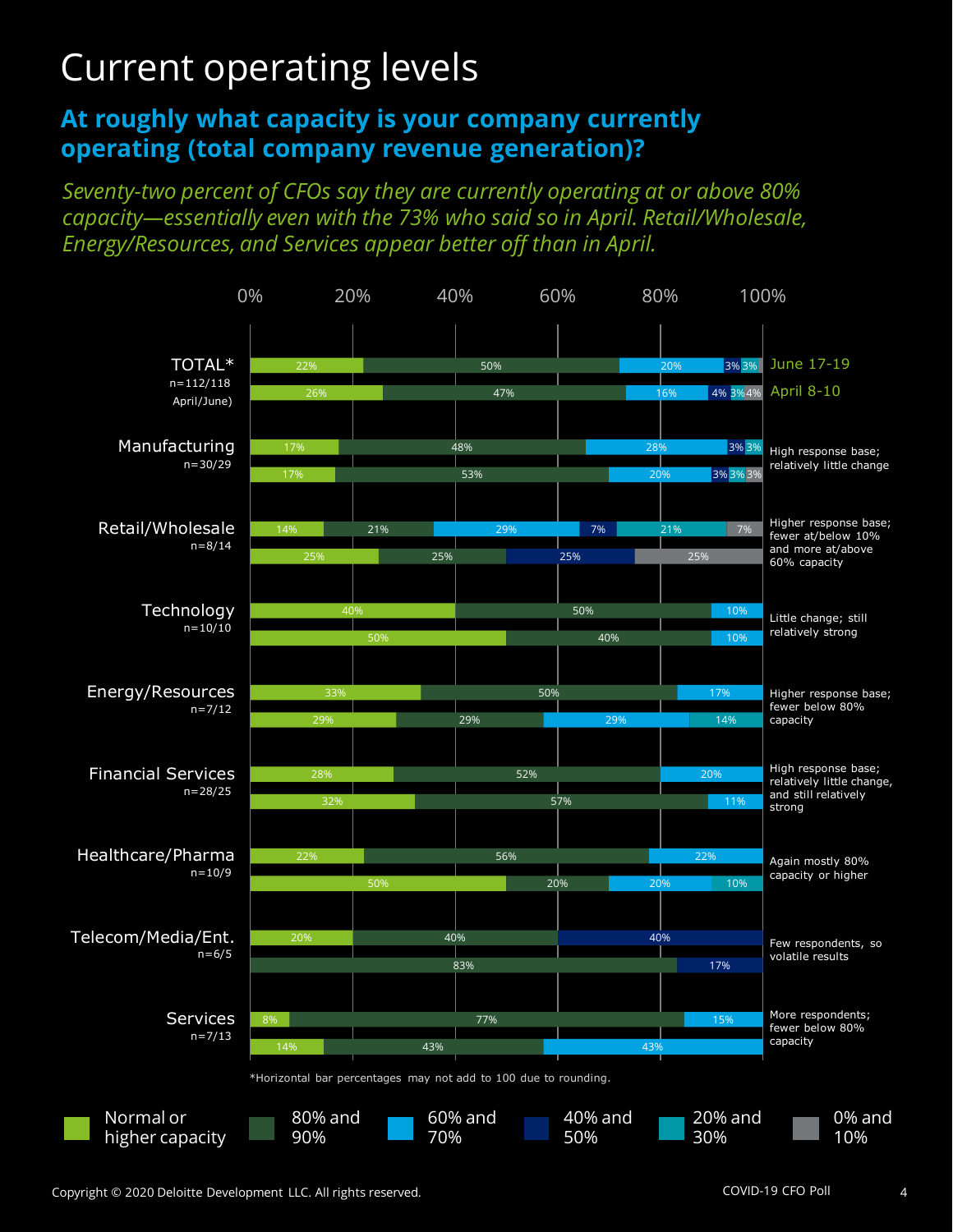### Current workforce levels

### **What percentage of your pre-crisis workforce is working at less than half capacity (including those laid off or furloughed)?**

*The proportion of CFOs who say none of their workers are working at less than half capacity rose substantially from 26% in April to 37% now—but one-third again say at least 20% are at less than half capacity. Retail/Wholesale and Services are the most challenged.*

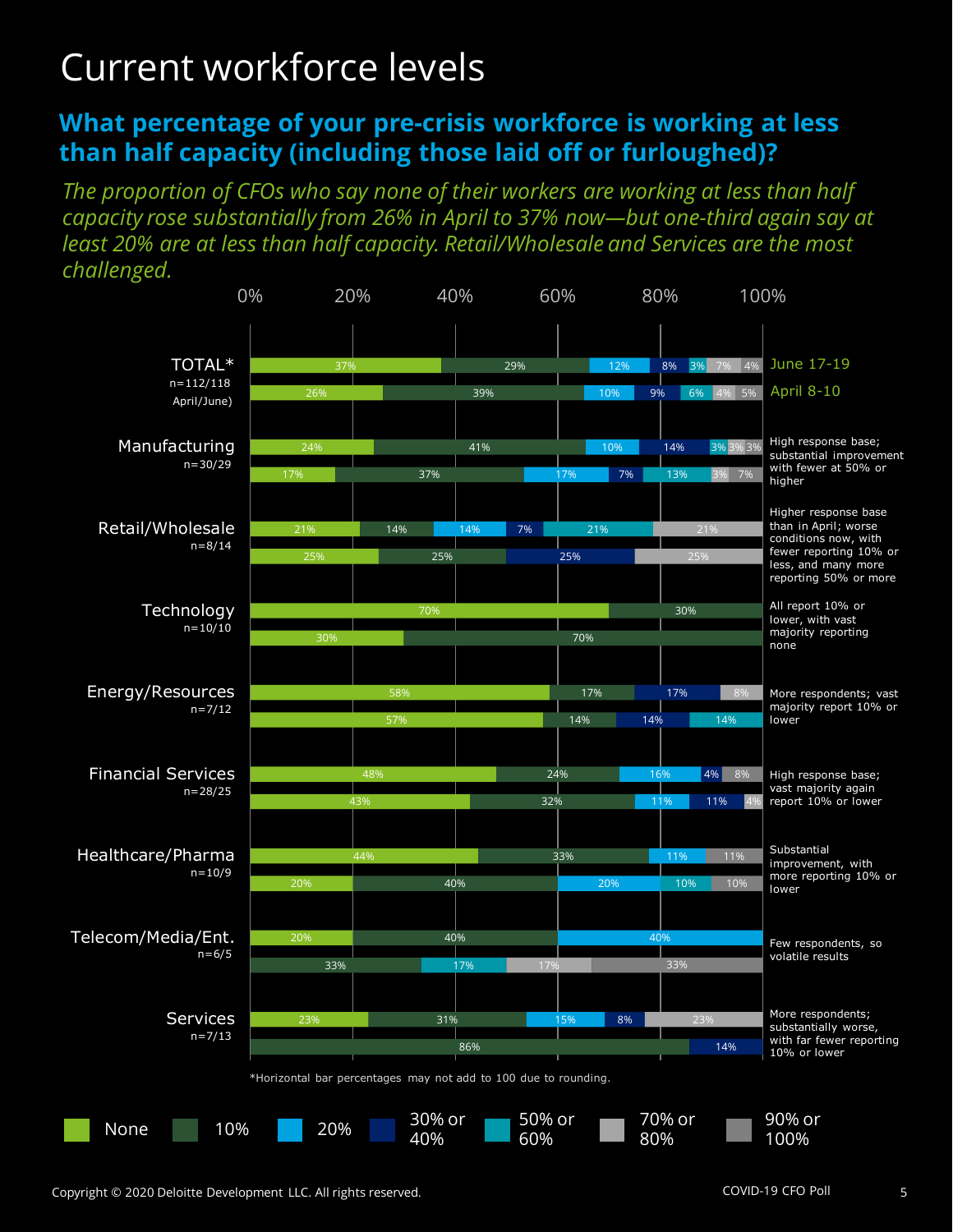## Reopening of operations

### **Based on what you have seen as the reopening of the US economy has accelerated, how do you feel now about the following?**

*CFOs are mostly optimistic about their ability to operate effectively, safely, and profitably as the US economy continues to reopen. They are least optimistic about the ability of the US economy and their companies to reattain pre-crisis performance levels, and they are mixed when it comes to staffing and liquidity.*

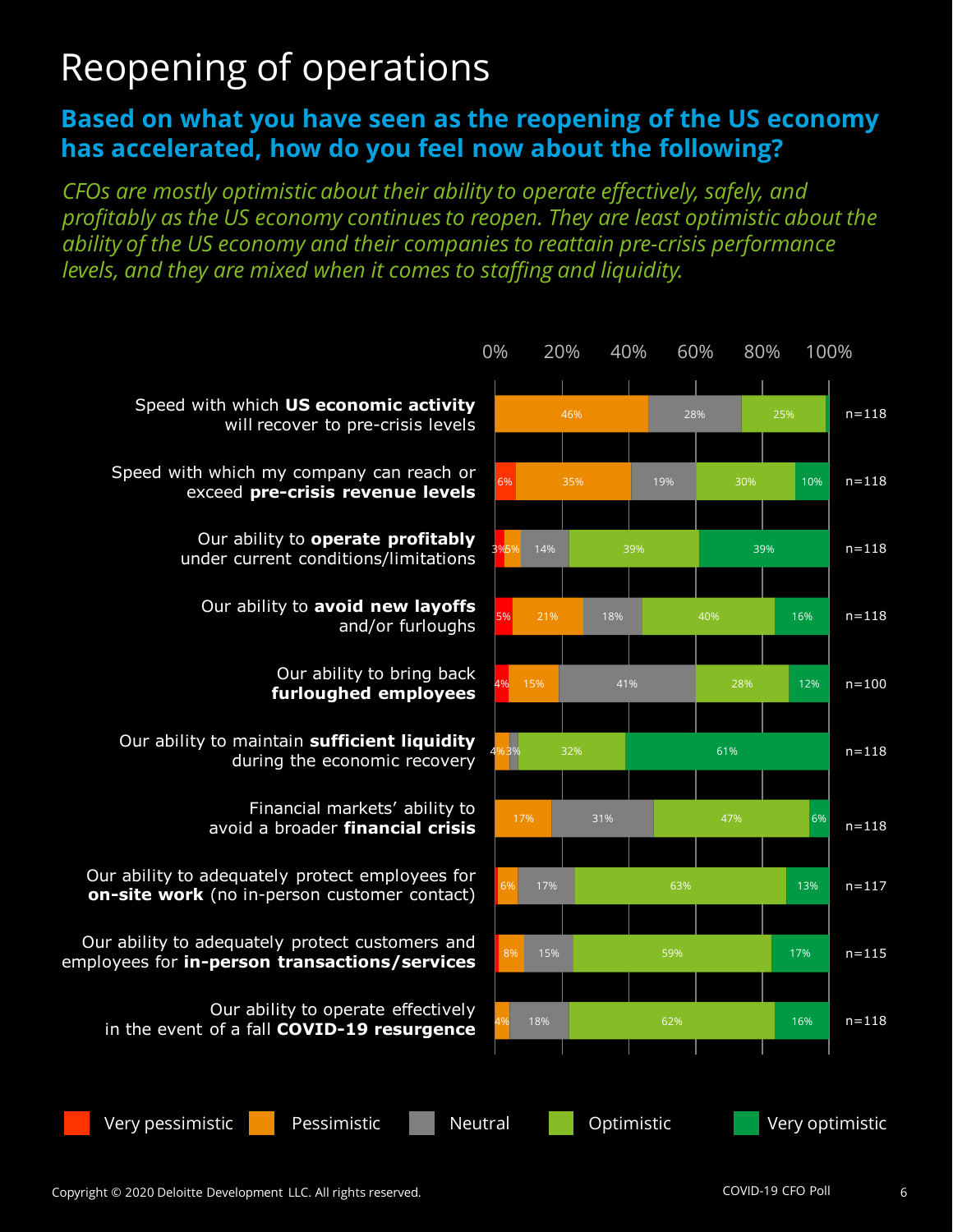## Reopening of operations

#### **Based on what you have seen as the reopening of the US economy has accelerated, how do you feel now about the following?**

*Manufacturing, Retail/Wholesale, and Energy/Resources are particularly pessimistic about their timing for reaching pre-crisis revenue levels (Technology and Financial Services are relatively optimistic). Retail/Wholesale is relatively pessimistic about operating profitably and also about employee layoffs and furloughs.*

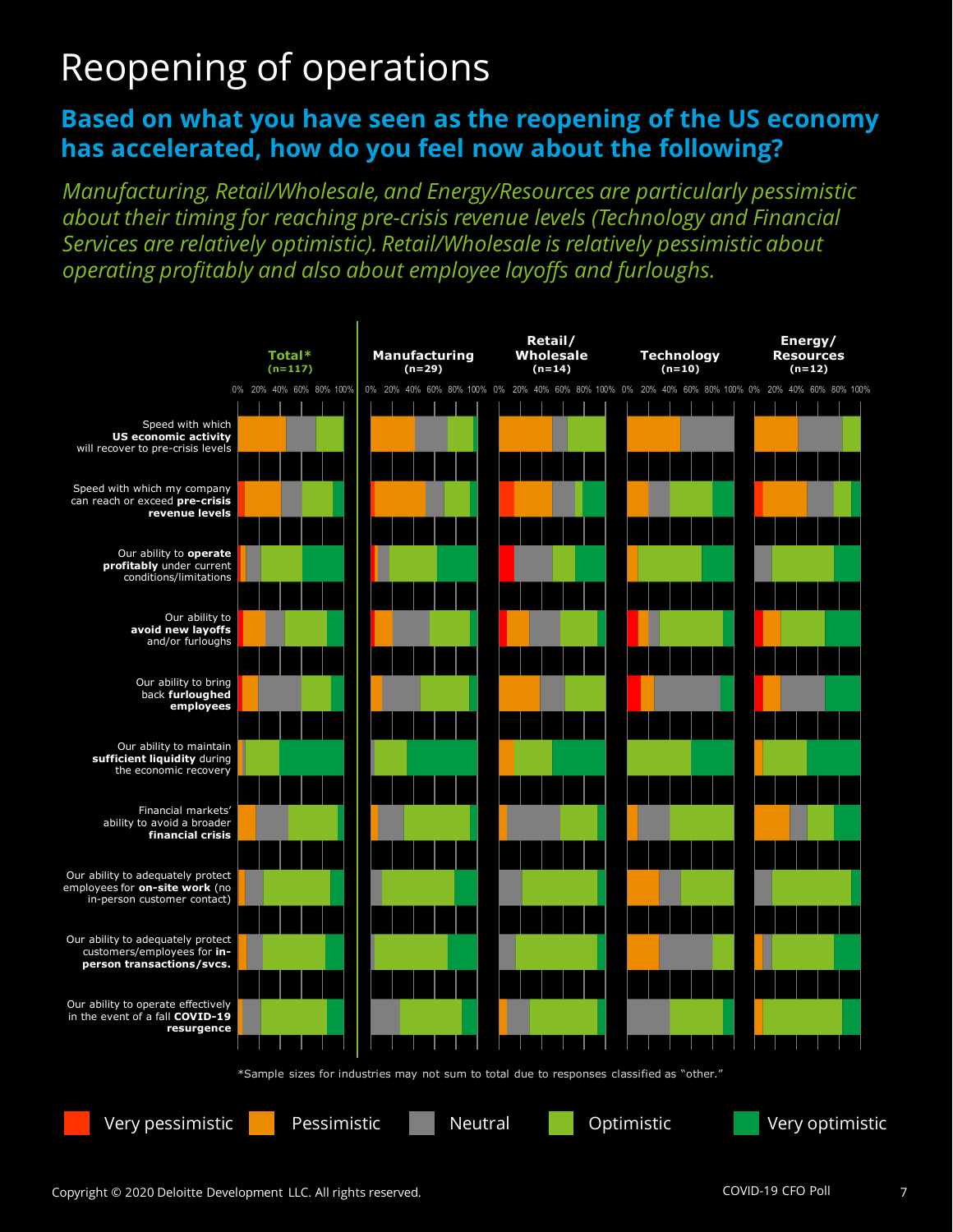## Reopening of operations

### **Based on what you have seen as the reopening of the US economy has accelerated, how do you feel now about the following?**

*Telecom/Media/Entertainment CFOs are relatively pessimistic in most areas, but the sample size is low. Healthcare/Pharma and Services are relatively optimistic about bringing back furloughed workers.*

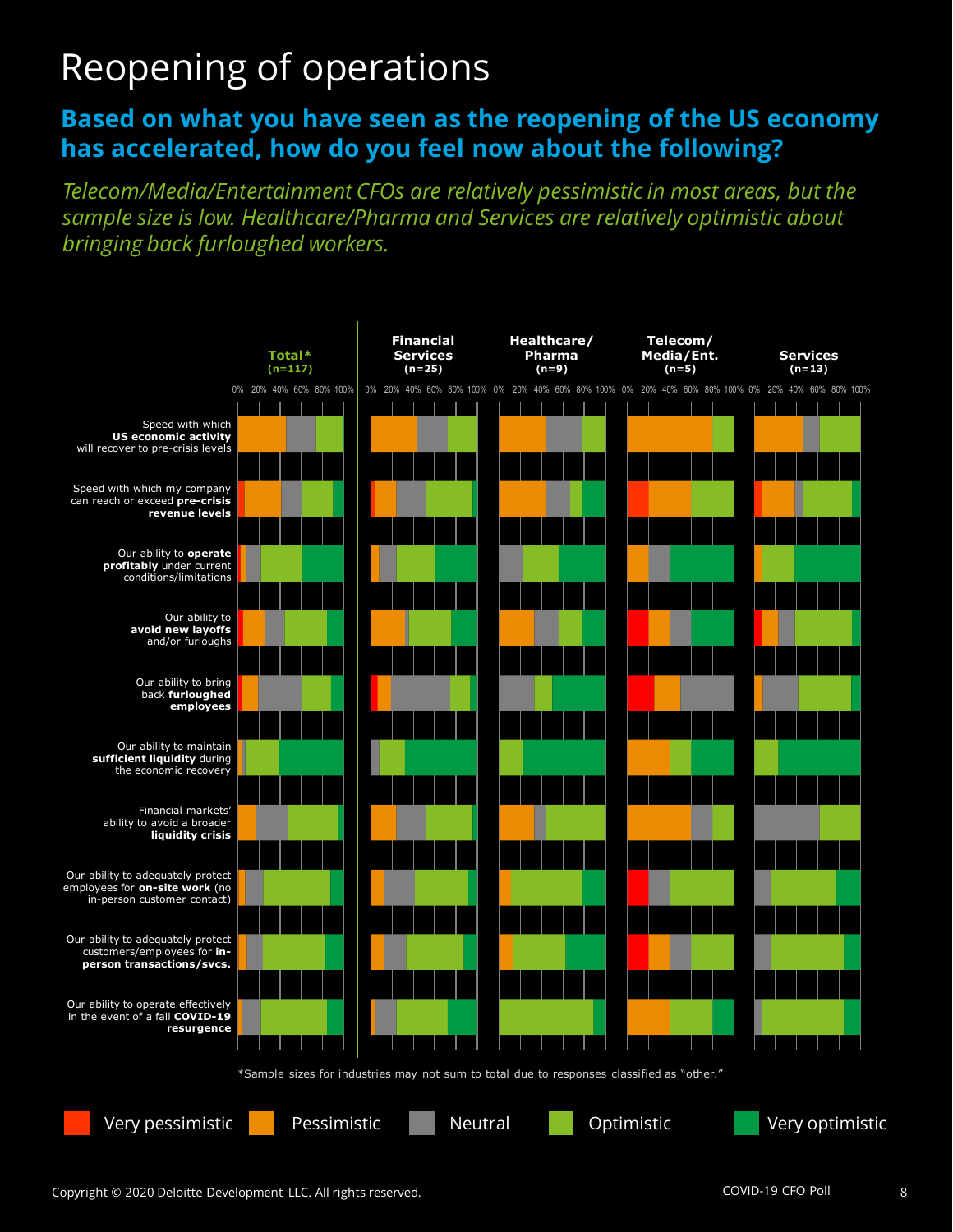### Return to near-normal operations

#### **What is your best guess for when your company will return to a pre-crisis (or near-normal) level of operations?**

*Nearly 20% of CFOs say they are already at or above pre-crisis operating levels, and another 12% expect to reach this milestone by the end of this year. Just over half say 2021, and 17% say 2022 or later.*



\* For the April poll, respondents' options ended at 1Q21 or later; for the May survey, the options ended at 2Q21 or later.

*Technology and Energy/Resources CFOs expect the fastest return to pre-crisis operating levels. Manufacturing, Retail/Wholesale, Healthcare/Pharma, and Services are the most likely to expect 4Q21 or later (although the latter two are largely split, with some also expecting a faster return).*



Copyright © 2020 Deloitte Development LLC. All rights reserved.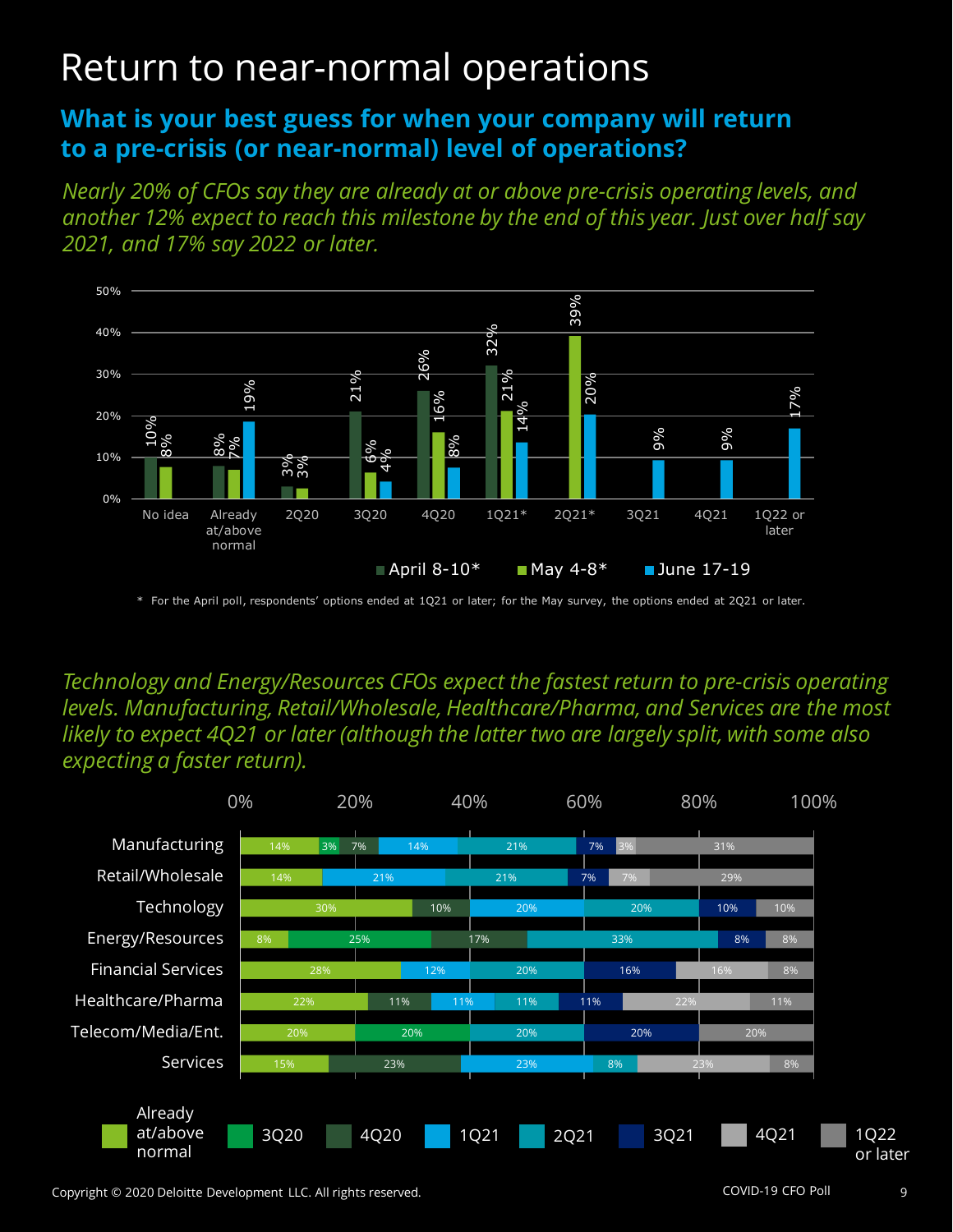### US equity market valuations

### **What is your perception of today's US equity markets?**

*Nearly 70% of CFOs believe US equity markets are overvalued, and only 6% say they are undervalued (the S&P 500 value at the polling period midpoint was 3,115 ).*

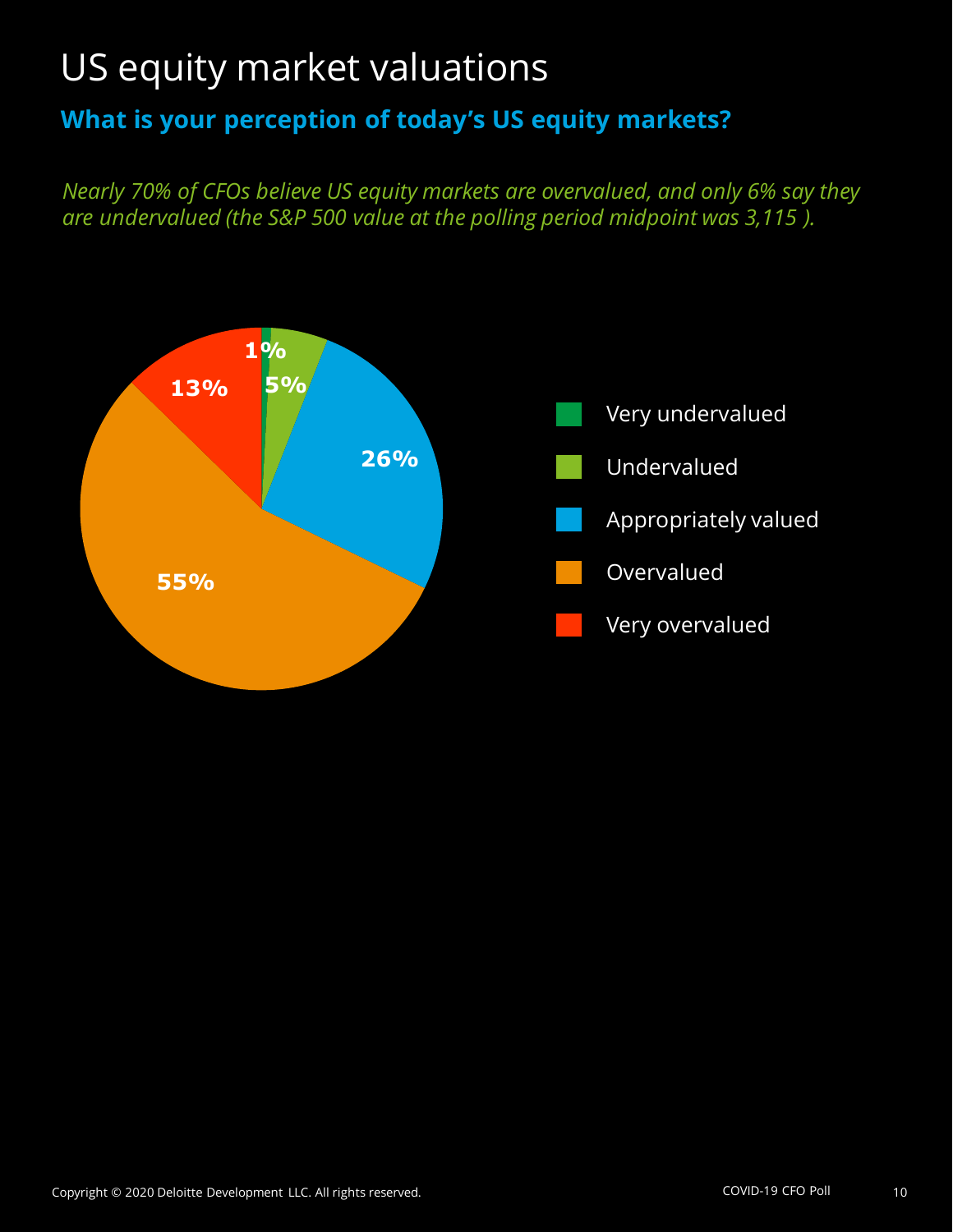## Fiscal and monetary action

#### **What is your view on whether or not further fiscal or monetary action is necessary?**

*Fifty-five percent of CFOs say the US Congress should provide further assistance to workers, families, and small businesses, while just 19% disagree. Forty-two percent say the US Fed should take further steps to bolster liquidity, with 24% disagreeing. The proportions expressing a neutral view were high for both statements.*

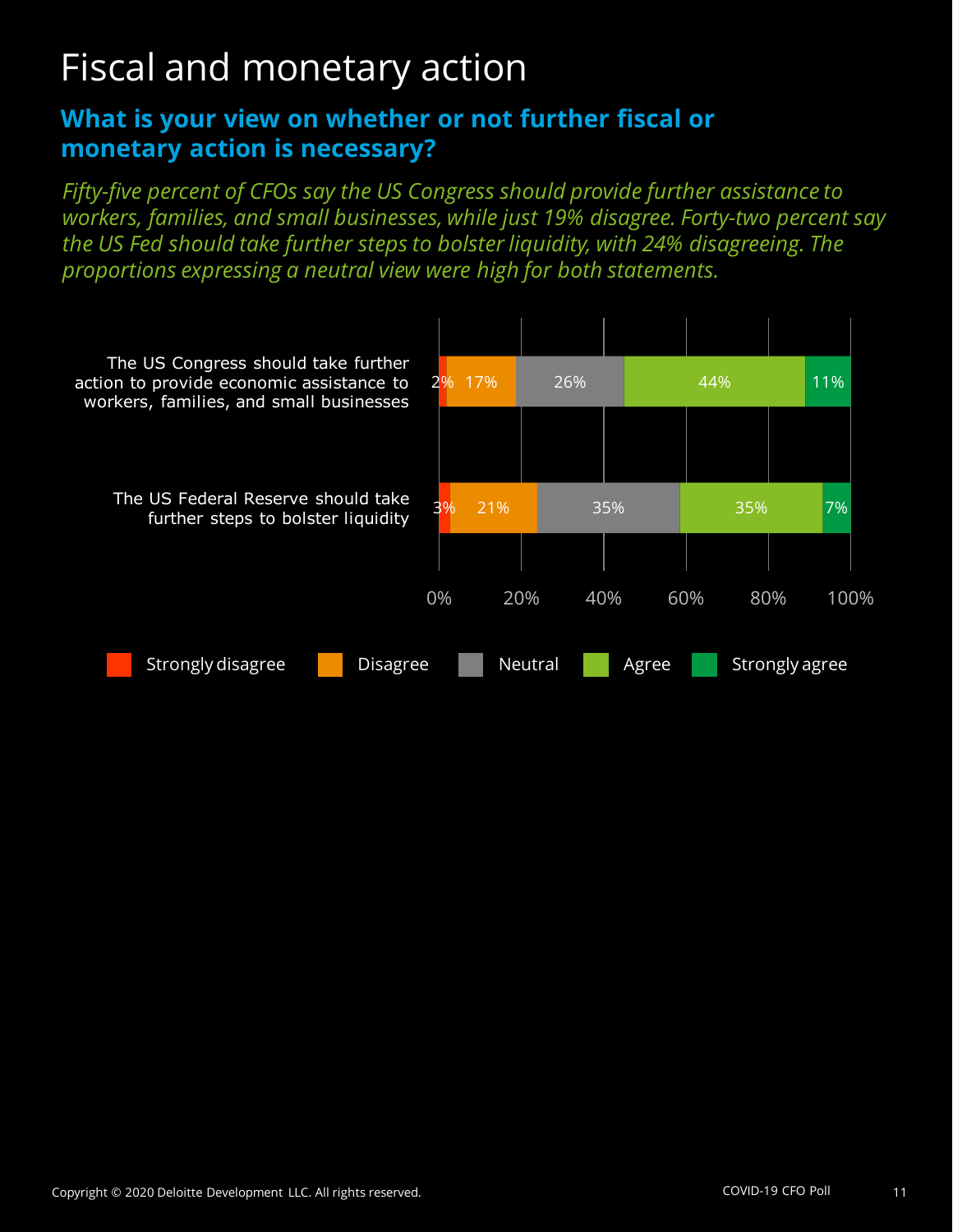# Poll respondent demographics

### **Poll responses by industry**



**Ownership type**

**Revenue level** 

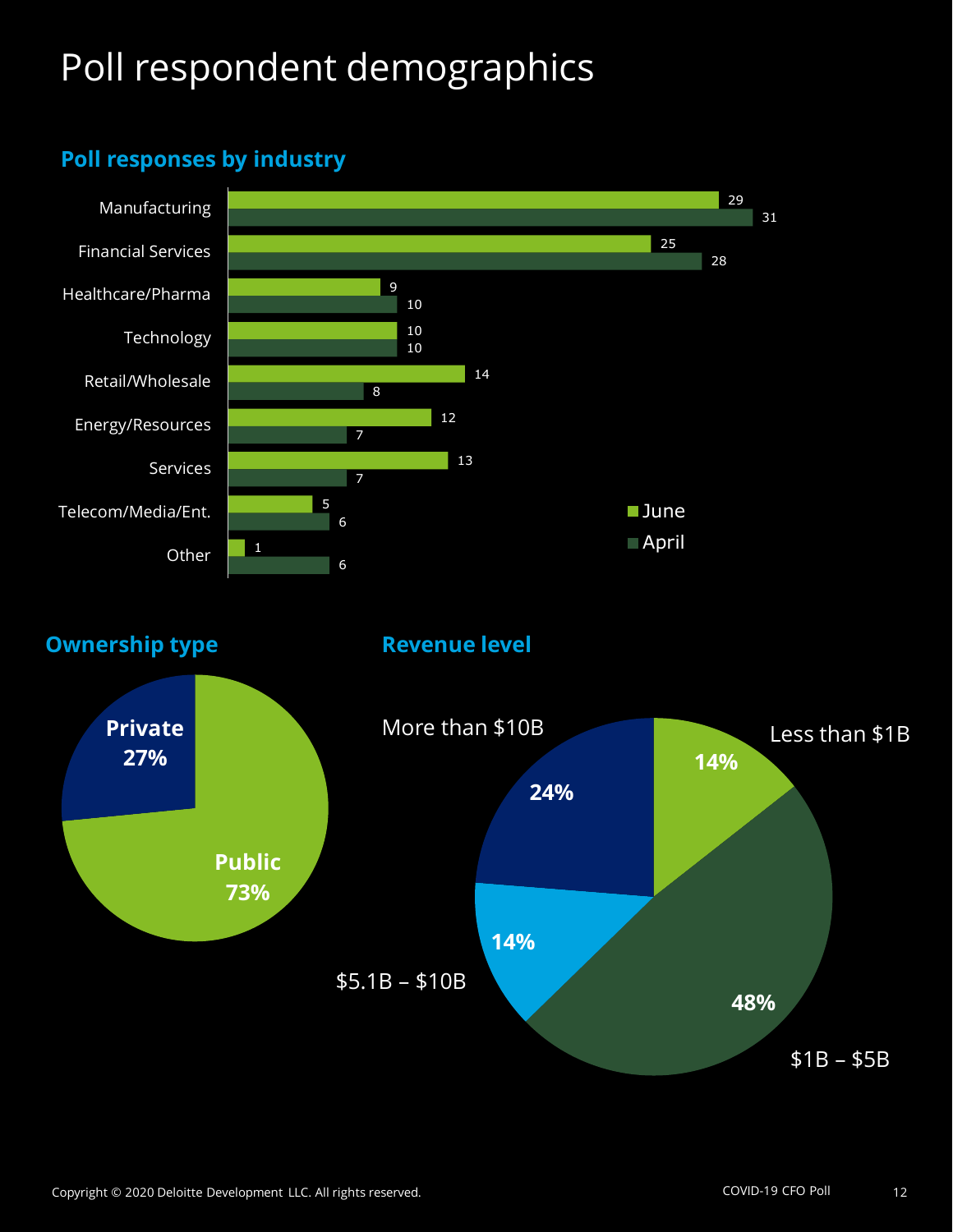## CFO FORUMS POLL: Focus areas and confidence

On June 23, 2020, a webcast entitled "Leading through unprecedented times" was held for members of Deloitte's CFO Forums. More than 100 CFO attendees answered a series of polling questions, including those featured here. Respondents represented a variety of industries and were 51% public; 51% also had revenues of more than \$1 billion.

### **Which of the following best describes the dominant current focus of your management team?**

*Overall, 11% of CFOs say their management team's dominant focus is ensuring survival/viability, while 47% say their dominant focus is adapting to maximize current performance. Thirty-four percent say the dominant focus is evolving business models for the post-crisis future, and just 8% cite planning/making fundamental business shifts.*



#### **Based on what we are seeing since the US economy began to open more rapidly around Memorial Day (May 25, 2020), my confidence in a rapid US economic recovery is \_\_\_\_\_\_\_\_**

*Overall, 22% of CFOs say their confidence is now higher, with 36% saying lower. Forty-two percent say their reopening experience so far has not changed their level of confidence.*

#### **n= 100**